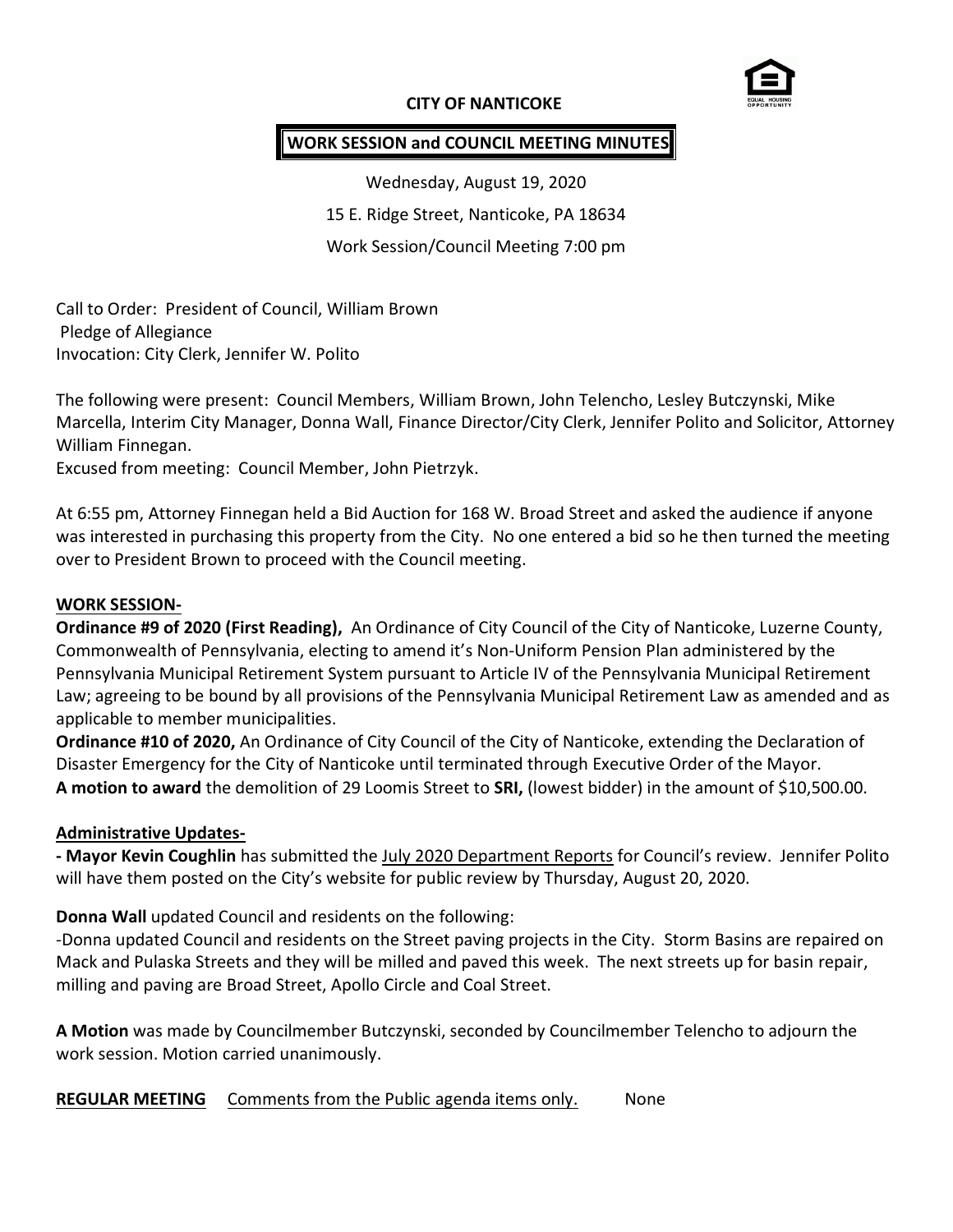## **Old Business**

**-**Update on the issue of ownership of the Alley behind Center Street. Attorney Finnegan stated that after reviewing the deeds of the properties, the Alley behind Center Street is not owned by the City. With that being said, Attorney Finnegan stated the City has no legal interest in this issue and suggested the residents of Center Street either try to settle this issue with Mr. Oliver and if that does not work, consider hiring an attorney to settle this dispute. Many residents were not happy to hear this and began asking more questions. Attorney Finnegan answered a few questions but then instructed President Brown to move on with the Council meeting and after the meeting, he would meet with the residents for a further discussion.

**-**Update on the "Thank You" letter to the US Government Officials in Washington requested by City Resident Ronald Knapp; The Mayor has this task on his desk to do and a letter will be drafted shortly.

# **New Business**

**A Motion** to approve the August 5, 2020 minutes was made by Councilmember Telencho seconded by Councilmember Marcella.

Motion carried 3-0. Councilmember Brown abstained.

**A Motion** to approve the payment of the bills in the amount of \$330,900.47 (Payroll(s) \$104,447.98 and Payables \$226,452.49) was made by Councilmember Butczynski, seconded by Councilmember Telencho. Motion carried unanimously.

**A Motion** to approve **Ordinance #9 of 2020 (First Reading),** An Ordinance of City Council of the City of Nanticoke, Luzerne County, Commonwealth of Pennsylvania, electing to amend it's Non-Uniform Pension Plan administered by the Pennsylvania Municipal Retirement System pursuant to Article IV of the Pennsylvania Municipal Retirement Law; agreeing to be bound by all provisions of the Pennsylvania Municipal Retirement Law as amended and as applicable to member municipalities was made by Councilmember Marcella, seconded by Councilmember Butczynski.

Motion carried unanimously.

**A Motion** to approve **Ordinance #10 of 2020,** An Ordinance of City Council of the City of Nanticoke, extending the Declaration of Disaster Emergency for the City of Nanticoke until terminated through Executive Order of the Mayor was made by Councilmember Telencho, seconded by Councilmember Marcella. Motion carried unanimously.

**A Motion** to award the demolition of 29 Loomis Street to **SRI,** (lowest bidder) in the amount of \$10,500.00 was made by Councilmember Marcella, seconded by Councilmember Butczynski. Motion carried unanimously.

# **COMMENTS FROM THE PUBLIC –**

**Mrs. Dorothy Weolfolk** of 1118 Hanover Street addressed Council with a complaint regarding speeding on Hanover Street. She stated speeding has always been a problem on her road but since it was paved it has now become a speedway with speeds over 50-mph in a 25-mph zone. She suggests putting more stop signs on Hanover Street to slow down traffic. Dorothy stated she spoke to Officer Amos Vanderoff and put in a formal complaint about the excessive speeding. She is very concerned for the residents who live on Hanover Street and that there is going to be a severe accident one day if the speeding is not controlled. Chief Roke stated that we cannot just put up stop signs. Donna Wall stated a traffic study will need to be done to see if the State approves the request. President Brown agreed with her and asked Chief Roke to look into this matter and do some speed enforcement on Hanover Street. Chief Roke said he will do speed enforcement on Hanover beginning early next week. Mr. Gianuzzi stated he lives on Main Street and is having the same issues with speeding. Chief Roke replied he had officers perform speed enforcement on Main Street and numerous fines and citations were issued. Mr. Ron Kanpp suggested purchasing one of those machines that reads your speed